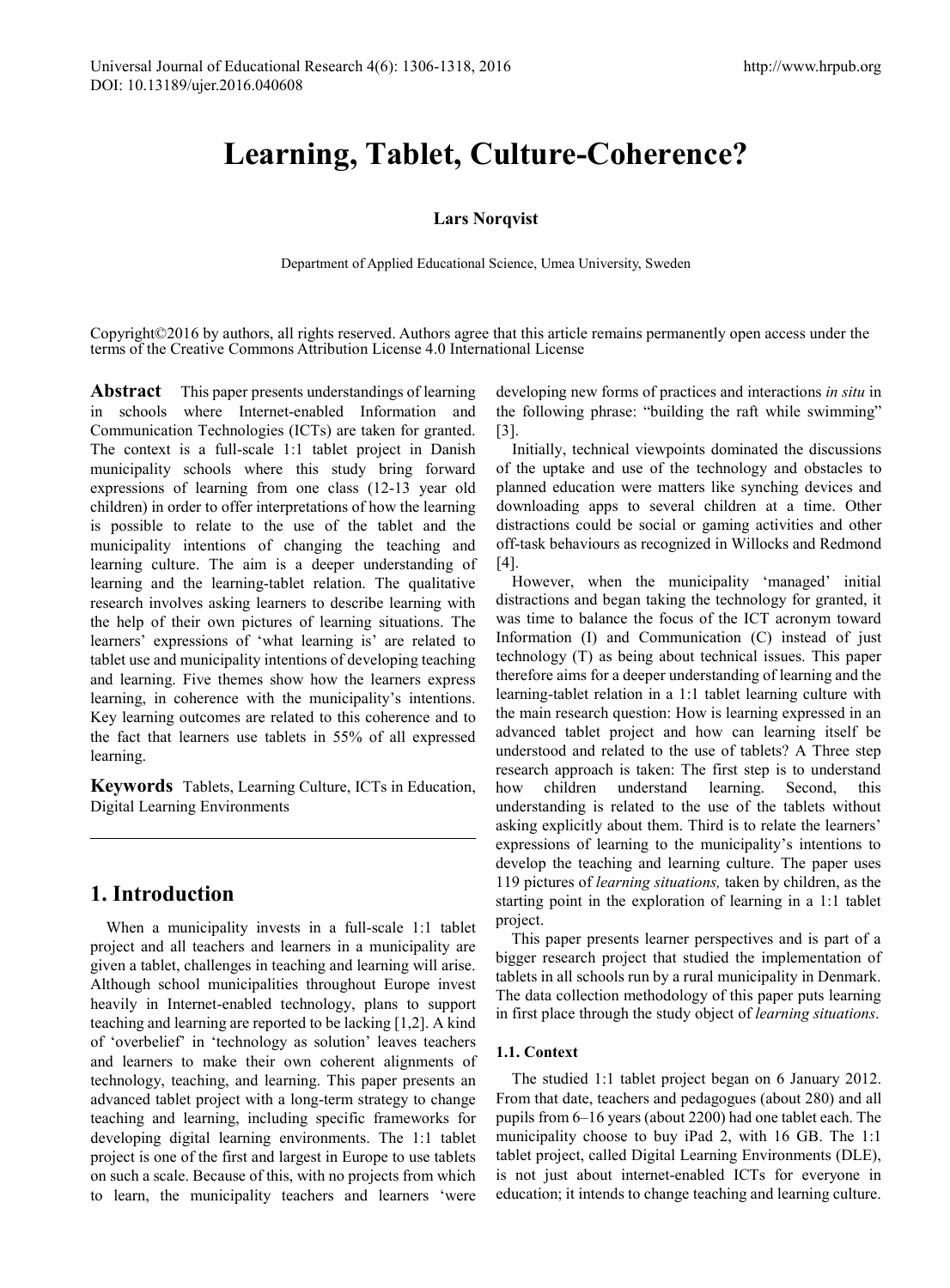The history of DLE goes back to 2008. In 2008, all the schools in the municipality started a three-year project regarding learning environments and pedagogical analysis, the LP model. This model is still one of their foundations. One of its aims is to establish learning environments with appropriate conditions for professional and social learning.

In 2011, the municipality was formulating a new strategy for its schools. A crucial issue was the decline motivation to learn with age. Experts on learning environments for youth found the environments 'too separated' from the students' everyday life. Even schools that had included students in the community no longer managed this because without the use of contemporary cultural tools (ICTs), the motivation to learn declined.

In 2012, a new educational strategy began. The introduction of the tablets was one part of it. The project regarding learning environments and pedagogical analysis was now 'boosted' with Internet-enabled ICTs. This was the start of the parallel, coherent DLE project intertwined with the other on-going initiatives to develop the teaching and learning culture. A fundamental principle for the strategy was that 'the school must get out in the world and the world must come in to the school.'

# **1.2. Digital Learning Environments**

An explanatory model of the 1:1 initiative, called 'The

Learning House' (Fig. 1) illustrates the building blocks of the DLE. It contains theory and methods that build on the foundation of the LP model, the view of the child as an actor, constructivism, and system theory. The project leaders in the municipality developed 'The Learning House'. In 2012, they introduced all of it to about half the local teachers. The rest got introduced to fragments of it such as students as producers ('learning by doing'), a community in change, and changed teacher roles. All school leaders learned about the model, which allows varying implementations 'on top' of the same fundamental foundation.

One key feature of the project is its organisation. It is centralised in the municipality as 'one unit' instead of having a project organisation at each school. Its model includes several levels, from the steering group with the project leader on top down to the lead users, students with certain IT knowledge and creative potentials. The municipality has around 60 lead users in the schools and they represent the students' perspective. This group of students helps the organisation in the communication and development of the project via a top-down and bottom-up approach (Fig. 2). The other levels contain lead teachers/IT coaches, which represent the teachers, and the task force, the school leaders and principals. On top of this is the level of the project leader and IT consultant for the schools that represents the steering group.



**Figure 1.** 'The Learning House' – explanatory model of the Digital Learning Environments project.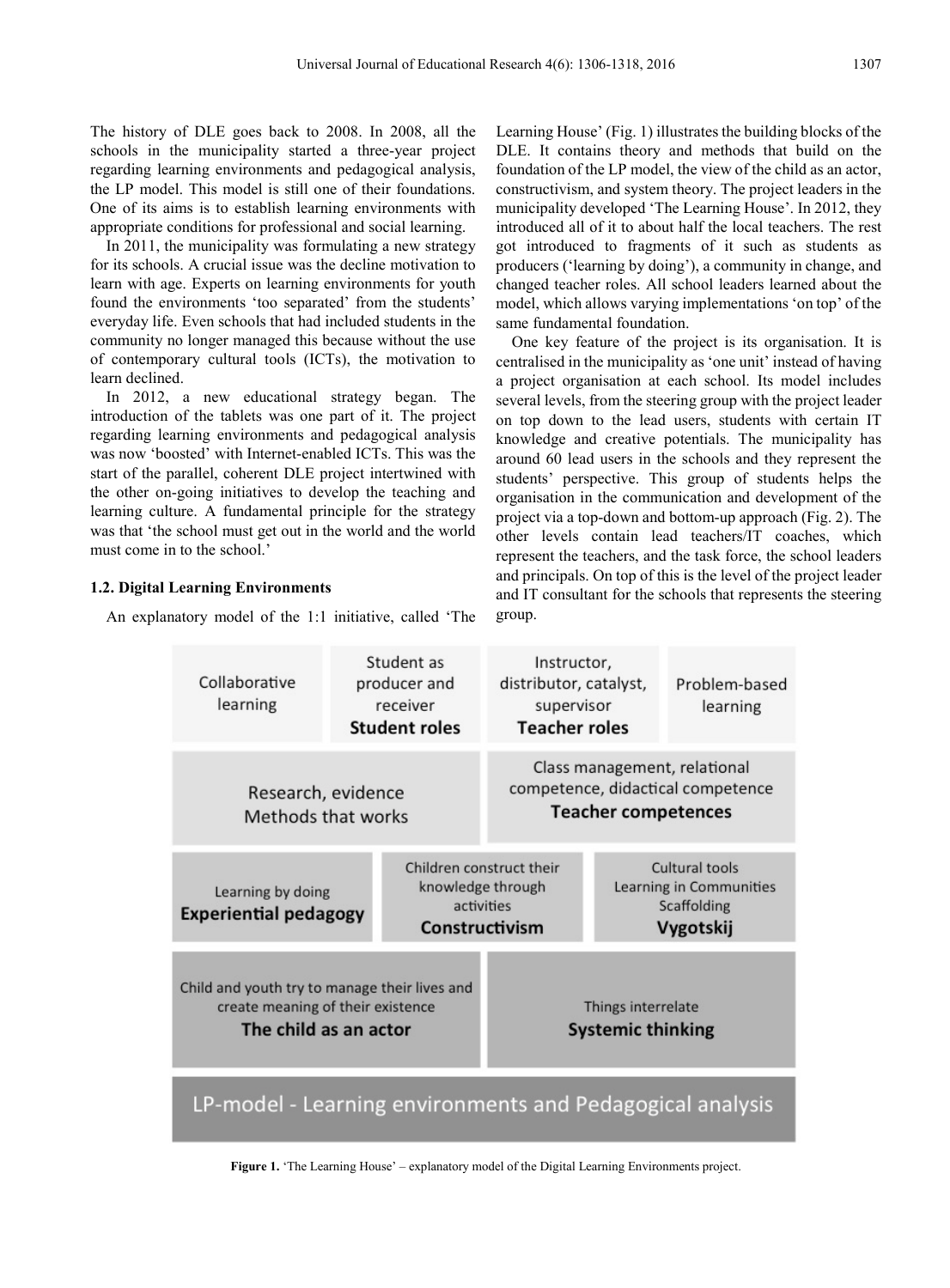

**Figure 2.** 'Top-Down and Bottom-up Approach'

# **2. Survey of the Field**

In 2011, while the aforementioned Danish municipality decided to invest in tablets, Livingstone [5] found ICTs was not yet so embedded in social practices of everyday life that it could be taken for granted. School investments in technology happened more quickly than the process of adoption and changed lesson plans, despite the widespread view that ICTs was enhancing learning [5].

The issue of not taking the use of technology for granted is still a reality in many settings of education and social practices of everyday life. But many things have changed since 2011. The number of people connected to Internet at a worldwide scale has increased from 2,2 billion to 3,2 billion, and in the example of Denmark it reaches 96% of the population [6]. 2012 saw a 'boom' of large-scale projects with tablets. San Diego Unified School District in California invested in 25.700 iPads in fall 2012. That same year, Thailand announced a One Tablet PC per Child (1:1) campaign that included almost one million Android tablets [7]. See also [8,9].

ICTs implementation projects have been the interest of researchers with a variety of objectives, often discussed as 'improvement projects' of some kind. Four main interest points of the uptake and use of digital technologies are: policy, school organization and school leadership, teachers and teachers' professional development, and as related to students. With this in mind, future studies of ICTs in education "should have a more precise focus on the uptake and use of digital technologies, and/or adopt a holistic approach that encompasses structural as well as cultural aspects" [10]. A large evaluation project of 1:1 laptops in Swedish education called 'Unos Uno' concludes that 1:1 is not an IT project but rather a project of change where leadership is a success factor [11]. This is because vital decisions are made above the levels of the principals, by the

municipality leadership that also has to be responsible for their outcomes [2]. A larger European project including 13 countries, MENTEP (MENtoring Technology Enhanced Pedagogy), asks, "How can policy-makers support teachers in developing their Technology-Enhanced Teaching competence" [12]?

Internet-enabled ICTs can connect to other spaces 'outside' of the traditional ones in education [13] and is also emphasized in national [14,15] as well as international policy [16]. However, research on tablet use in the learning process tends to focus on the devices first. Note survey questions like 'The iPad activity helped me learn the course content' or 'The iPad activity helped me connect ideas in new ways' [17]. This paper challenges this '*technology-centred'* research. Instead, to understand when tablets are useful and used in learning, this paper first studies the learners' view of what learning is and then relates the use to that, a *learning-centred* research methodology.

# **3. Theoretical Underpinnings**

The theories that underpin this research present perspectives on learning, knowledge, and the theories behind the methodology. It positions the concept of ICTs in education from the perspectives of Information, Communication and Technology.

# **3.1. Learning and Knowledge**

This research brings forward constructionist [18] and constructivist perspectives [19,20]. The social perspective is more emphasised, considering for example the social construction of the entity of learning, the zone of proximal development [20] or scaffolding [21].

The municipality framework, 'The Learning House,' consists of theories for knowledge and learning. Experiential learning is connected to the concept of 'learning by doing' [22] and experience as the source of learning and development and learning as a process of creating knowledge [23]. The municipality framework is based on a model for reflecting on learning environments and pedagogical analysis. This model as well as the first layer of the framework has connections to systemic thinking and social system theory [24,25].

# **3.2. Methodological Considerations**

The theory of group cognition [26,27] inspired the design of this research and it has also guided the understanding of learning in the 1:1 tablet project from several aspects. The interview data are seen as collaborative knowledge of what learning is, preceded by a collaborative discourse on that subject. The process of group cognitions was present when the learners in the classroom solved the issue on how to present learning situations. The overall findings represent a learning culture with the tablet as its mediating artefact.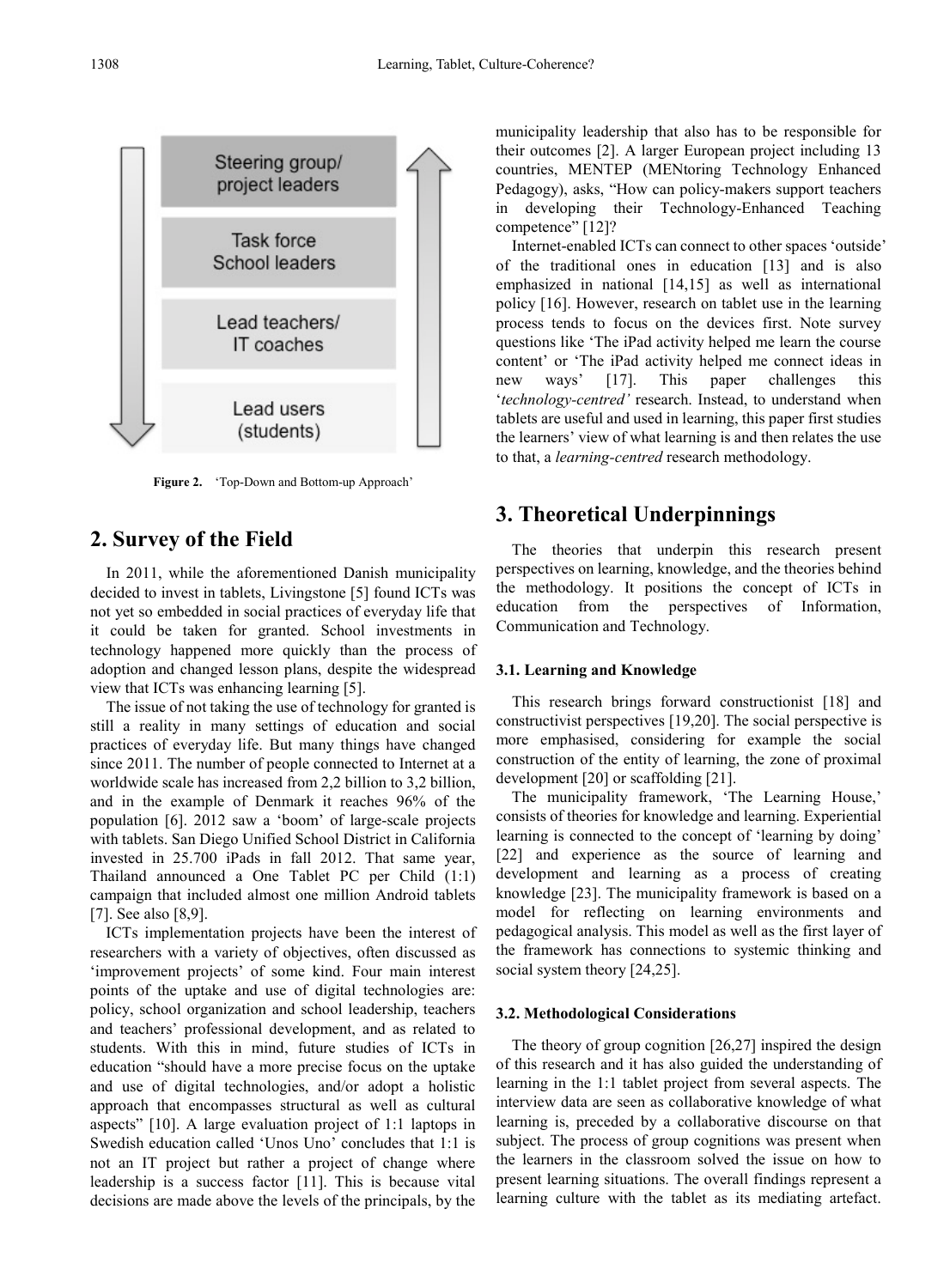Group cognition theory argues for utterances as the unit of analysis in research. Utterances in this paper are the learners' statements about learning in the form of full sentences, short statements or sometimes just a summarising word. These utterances make group cognitions and collaborative knowledge visible [26-28]. In this research the focus group interviews is one example when the small group, formed by three individuals, present collaborative knowledge. The classroom, that collaboratively constructed the image of 'what learning is', is seen as a community where the teachers and the learners work together in learning processes. This means that the teachers and learners is not separated, cf. the Russian term of *Obuchenie* [29], they are seen as part of the same Learning expedition of exploring learning situations [30,31]. The classroom, together with the municipality leadership, forms a culture [27] and since the research focus is on learning in a context where Internet-enabled technology can be taken for granted via tablets; it is named a *tablet learning culture.*

Situated learning [32] and communities of practice and social learning systems has guided the analysis in the research via *engagement as a mode of belonging to a social learning system* [33].

In relation to this, the view of researching learning in this paper has significant similarities to Glăveanu's conclusions when researching creativity [34]. He brings forward the understanding of 'what is creative' as a result of subjective reception and social agreements. One can say the same thing about learning.

#### **3.3. Positioning of ICTs in Education**

There are a variety of perspectives or attitudes toward how we understand learning, education and the concept of ICTs in education [35]. Some focus on the 'I' as in information, some on the 'C' as in communication and some on the 'T' as in technology. Different research communities like computer science, informatics and educational sciences all research ICTs in education, but with different research questions revealing their focuses. Depending on one's perspective or attitude, discussions about the use and 'usefulness' of the technology can be 'mismatched'. To avoid this 'mismatch' of understandings, this section aims to position the view of ICTs in education.

In the studied context, learners use Internet-enabled ICTs regularly; they are dependent on it and can even take it for granted. However, this paper will not be about detailed knowledge of the workings of the technology. Those issues are treated with respect but not central.

# 3.3.1 Information

In 2007, Luciano Floridi's look at the future developments of information and communication technologies concluded that "we are probably the last generation to experience a clear difference between *onlife* and online" [36]. This view, along with concepts like *hyperhistory* and the *infosphere,* provides this paper with informational aspects on the concept of ICTs.

Hyperhistory is in many ways related to the 'historical state' of the researched municipality. The learning situations has moved in to a time where the schoolwork is not just ICTs-related, it has become ICTs-dependent; the teachers and learners depend on the tablets as a necessary condition for the learning in school [3].

Infosphere is equivalent with biosphere but with regard to information. The information all around us is presented like one 'information sphere'. It brings online and offline together into onlife. Minimally, an infosphere includes all digital online and analogue offline spaces of information. Maximally, the infosphere is "synonymous with reality" if we interpret reality from an informational perspective [37]. Infosphere have guided this research with the understanding that learners are influenced by, and dependent on the infosphere. The infosphere surround the learners, the information access and the activities to access information are increasing because of the tablets. The philosophy of infospheres is useful in the definition of ICTs from an information perspective.

# 3.3.2. Communication

CrossActionSpaces stresses the role of communication and those stakeholders who use the term IT lack this perspective. CrossActionSpaces can be understood as "spaces and 'rooms' that are made of human communication, linking both physical and online places" [13]. CrossActionSpaces are based on communication. When learners use Internet-connected tablets, social practice takes place in and across those spaces and 'rooms'.

The spaces of communication expand because communication develops and connects to more and other spaces of communication. A classroom situation can be when the learners 'google' for information. In Google (a communication space), they find a link (expanding towards another communication space) where someone communicates the 'answer' via a film on YouTube (another communication space). The learners will also discuss the new knowledge they got from the video in the classroom (yet another communication space).

Co-located settings [38] and theories of socio-technical systems [cf. 13] are cornerstones to the philosophy of CrossActionSpaces, which guides the understanding of how learners learn. The 'CrossActionSpace learner' can only exist in learning situations where Internet-enabled ICTs can be taken for granted.

# 3.3.3. Technology

Technology has always had impact on the development of social structures and thinking. Technological tools "give rise to new social structures; new tools of thinking give rise to new mental structures" [20]. The use of the tool helps humans "to relate more effectively to their external environment" [20]. In ICTs, the 'tools' can also be the psychological or mental tools we use to communicate and analyse reality where language via thought and speech is a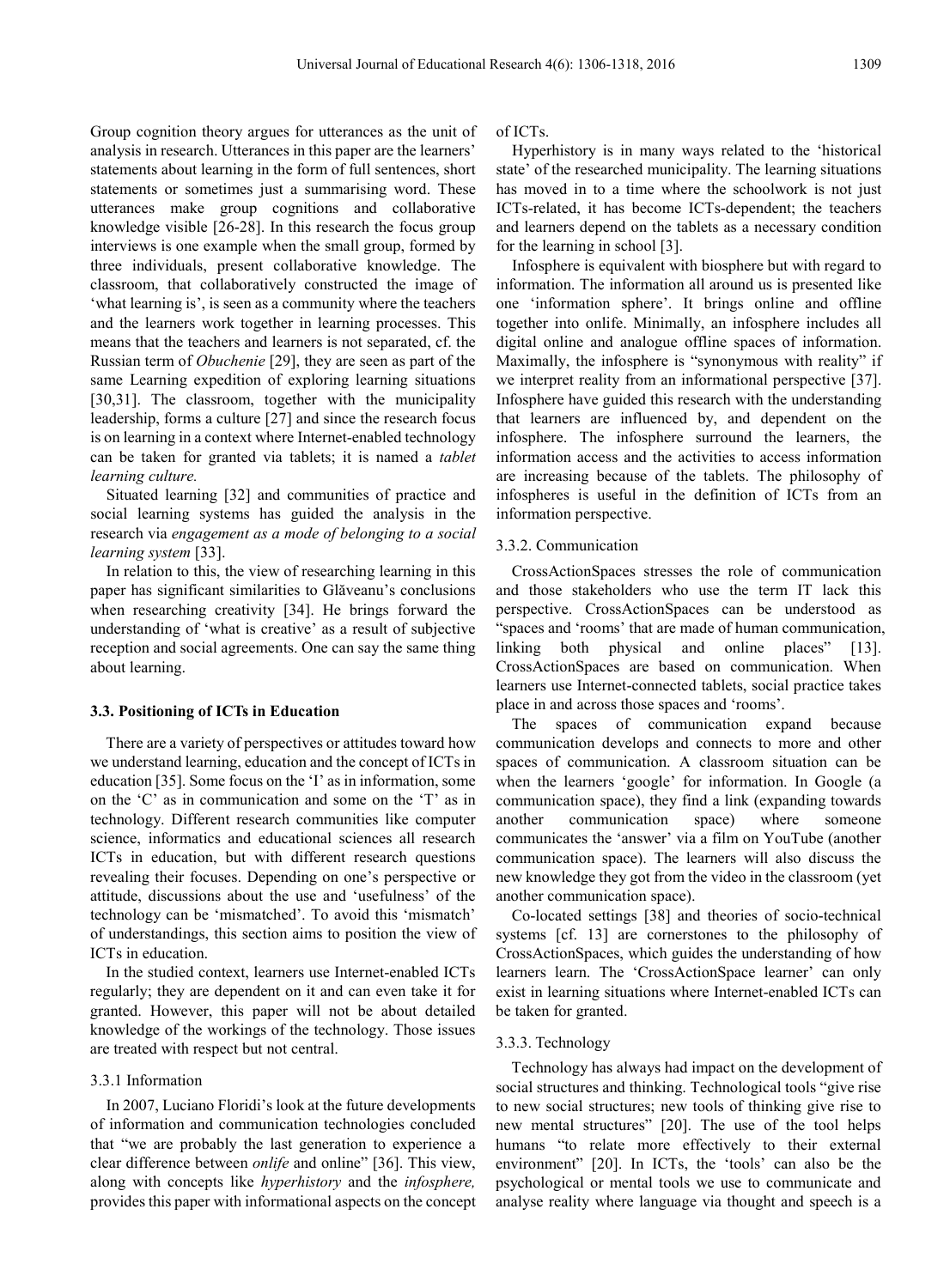cornerstone [39].

Among such 'tools' that give rise to new structures and practices are the tablets and their features relevant to mobile learning: mobility, multimodality and Internet connection [40,41]. The tablet has multiple uses: it is just not a static tool, but "interactive and transformative" [13] and it affects daily work in the classroom, like "environmental forces" [3] in social practice.

This paper is not about tools, things or technical issues. It is about the processing of information and communication, with the interest in learning, and related to technology that gives access to information and communication—tablets. And, consider that there are also critiques against the role of technology in society that one should be aware of. Technologies can be seen as a mean to dominate people and enhance social reproduction through i.e. information processing, communication and the knowledge industry; technologies have become an organising form of society [42].

# **4. Research Design**

The design of this paper builds on data from one classroom moving upwards in the school system via municipality frameworks for education. The design can be summarised through the following procedures:

- 1. Data collection through learning situations to collect the learners' view of learning.
- 2. Interviews about the learning situations.
- 3. Analysing the data through open coding of utterances in interviews.
- 4. Relating the utterances to the tablet use, theories, and frameworks to triangulate a complex and rich picture of the 1:1 tablet project.

These procedures are guided by the research questions:

- 1. How is learning expressed in an advanced tablet project and how can the learning itself be related to the use of tablets?
- 2. How do the learners' expressions of 'what learning is' and municipality intentions of changing teaching and learning interrelate when understanding learning in a 1:1 tablet project?
- 3. What are possible key learning outcomes, from a pedagogical and organisational perspective, of a three-year 1:1 tablet project, to inform stakeholders of a variety of levels in the educational system?

# **4.1. Data Collection Methodology**

The study of learning situations was initiated to make the learners' voices heard. It was presented in meetings with teachers and school leaders, which led to voluntary sampling: 24 teachers got interested and signed up [43]. Finally, 11 teachers and 11 classes participated in the full study. This paper focuses on one class; the '*Poster Classroom'*. The

choice of presenting one classroom in the present paper is based on the considerations that the complete dataset has been analysed and presented earlier [44]. And, experiences from that paper showed that analysis of one classroom with regard to the tablet use and the municipality intentions of changing the teaching and learning could benefit discussions of what influences the learners expressions and understandings of learning. The 'Poster classroom' turned out to have a rich and extent amount of data and that's the reason to why it was chosen. However, one classroom does not speak for a municipality on its own, it is used as an example of how learners' expressions of learning can relate to municipality frameworks for learning.

To study the learner's perspective, a research team used a mix of methods inspired by stimulated recall [45] and photo eliciting [46]. Learners took their own photos of learning situations, marked them with a word or a short sentence, and made them starting points for interviews.



**Figure 3**. Poster - Learning Situations

The data collection had two phases, preparation and classroom visit. In the preparation phase, the children were instructed to take a photo of a learning situation that *could be situated in school or in any other context* and then label it with one word they found appropriate for the picture. One class, the 'Poster Classroom', made one poster per child. The 'Poster' children presented several pictures on each poster, each labelled with a specific word or sentence (Fig. 3). The poster production was preceded with a classroom discussion of what learning can be and how children could interpret a learning situation. The second phase started when two researchers visited the classroom and collected data through semi-structured focus group interviews [47] with the photos as starting points. These interviews are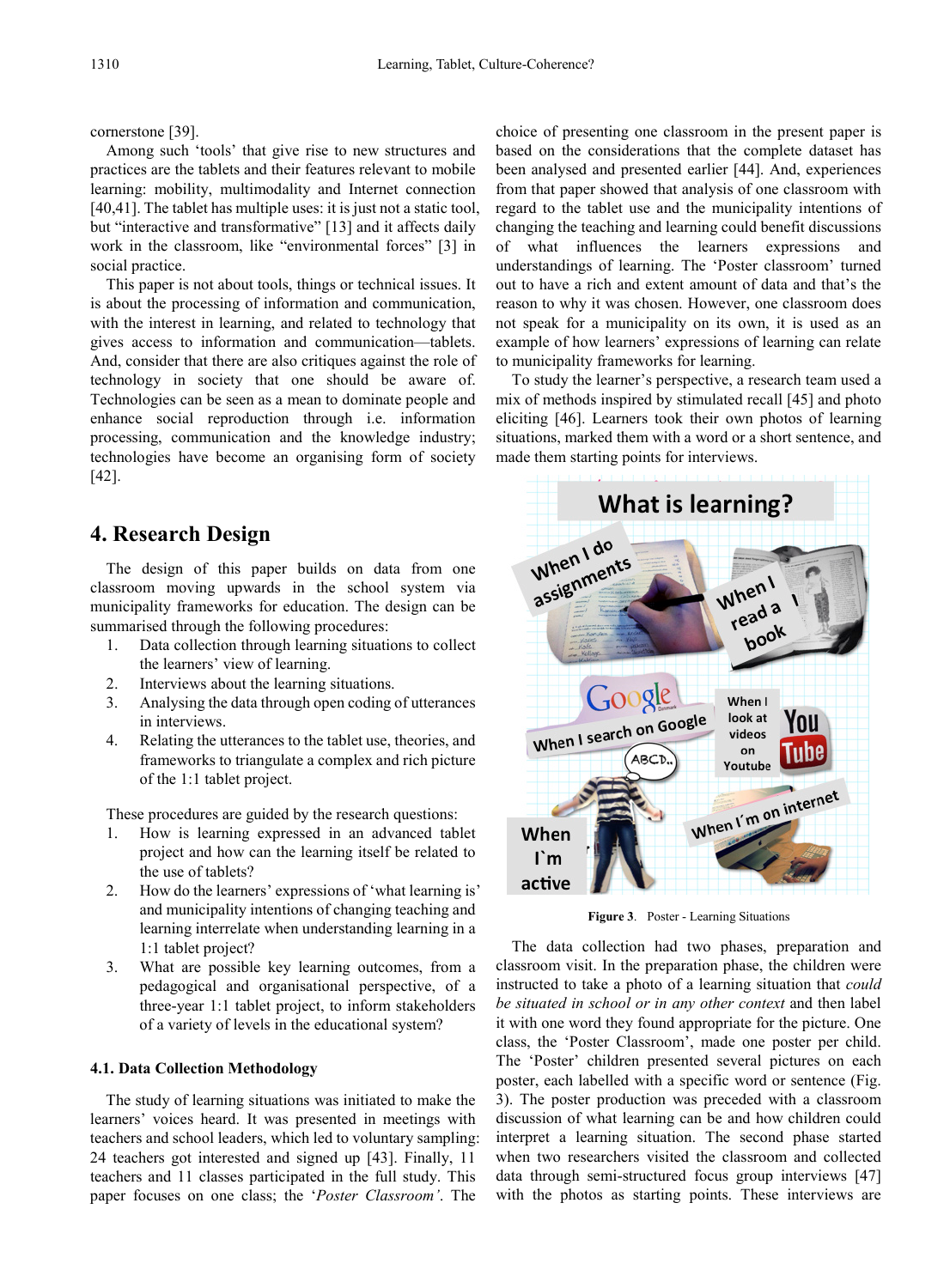called *photo-interviews.* The children formed groups of three and all participants had made a poster of their own with 4–8 pictures that showed different situations of learning from their point of view. Usually, two audio recording devices were used to record the conversations and interviews. The utterances in this paper are translations from Danish into English.

In the main section of the interview, researchers were cautious not to point out a specific direction of how the tablets relate to learning. The whole idea of looking into *learning situations* was that we did not want to focus on the tablet but on learning. The findings therefore should have a learning perspective, not one of technology*.* This approach should strengthen the validity of the data that describe the actual use of the tablets in relation to learning when we don't ask for it explicitly.

School leaders and teachers approved the study in the municipality. The parents to all participating children were informed via letter. The Regional Ethical Review Board of Umea University reviewed the research (dnr. 2013-393-31).

### **4.2. The Nature of the Data**

In the Poster Classroom, children in a sixth-grade class (12–13 years) made one poster each. The number of children in the class was 23; 12 girls and 11 boys that presented 21 posters (two failed to participate). The total amount of pictures on the posters was 119: they were starting points in the seven photo interviews. In the interviews the children took turns talking about their choices of pictures. In total, 121 utterances were generated from those interviews. Some utterances could fit several themes because they had several meanings. As a result of this,  $\Sigma = 156$  is the total amount of utterances in all themes.

## **4.3. Some Utterances Were Excluded**

The analysis excluded 11 utterances. They expressed mainly artefacts or products but did not really say anything about the learning or learning situations connected to them: Books with facts - You learn a lot – you borrow it at learning centre – (Utterance-ID no. 121).

In education, some artefacts are accepted as technology from which we have learned. Quotes like this say nothing about the learning, only that the learner presumes he or she will learn just by possessing an artefact. This quote described a book, but this research would also exclude a quote like Tablet - You learn a lot. The learner may very well learn, but maybe he or she won't. A book or iPad does not guarantee learning if it is not purposefully used. Same exclusion goes with utterances like: Skoleschema (Schedule of the school activities) – Different subjects/hours – (Utterance-ID no. 15) and School (pic of schedule) – You are in school to learn, you learn the most in school – (Utterance-ID no. 50).

#### **4.4. Data Analysis**

The analysed data is from the photo-interviews with regard to the learners' descriptions of learning situations. The unit to analyse was the children's utterances [27] in the form of sentences or short expressions based on the learners' own pictures. Data analysis was qualitative. The utterances were coded, which generated themes. The generation of themes was an abductive process: iterative in interplay between data and theory to understand learning in 1:1 tablet learning culture [48,49]. The second step was to relate the utterances to the use of tablets using the definition of; *being related to the tablet and the features that mobile technology in general provides by being present in the learning setting* [40,41]. If the learners expressed, for instance, that learning was to search the Internet for something specific, it is assumed that it is done via the tablet. Therefore it is a connection to what the learners express as learning and the use of the tablet. The third step was about connecting the learners' expressions of what learning is to the municipality framework; 'The Learning House' via the coded themes.

# **5. Findings**

The findings are organized according to the generated themes. A total of 145 utterances were coded, resulting in five themes (Fig. 4). The findings are presented with theoretical underpinnings connected to each generated theme. This makes the results of the abductive process visible. The themes show the learners' expressions of 'what learning is' in learning situations when they learn. A 'theme' is defined as a pattern found in the information that "at a minimum describes and organizes the possible observations and at maximum interprets aspects of the phenomenon" [50]. The phenomenon in this research is *the learning in a tablet learning culture.* In the process of generating the themes, a research team of four researchers made an inter-rater reliability check also called inter-rater coding reliability [47,50].

The themes consider learning to be:

- 'Explanations in applications'
- To read and to learn new words'
- To be guided by someone'
- 'Finding out something new and making mistakes'
- 'Engaged interactions'

Table 1 shows the distribution of all themes.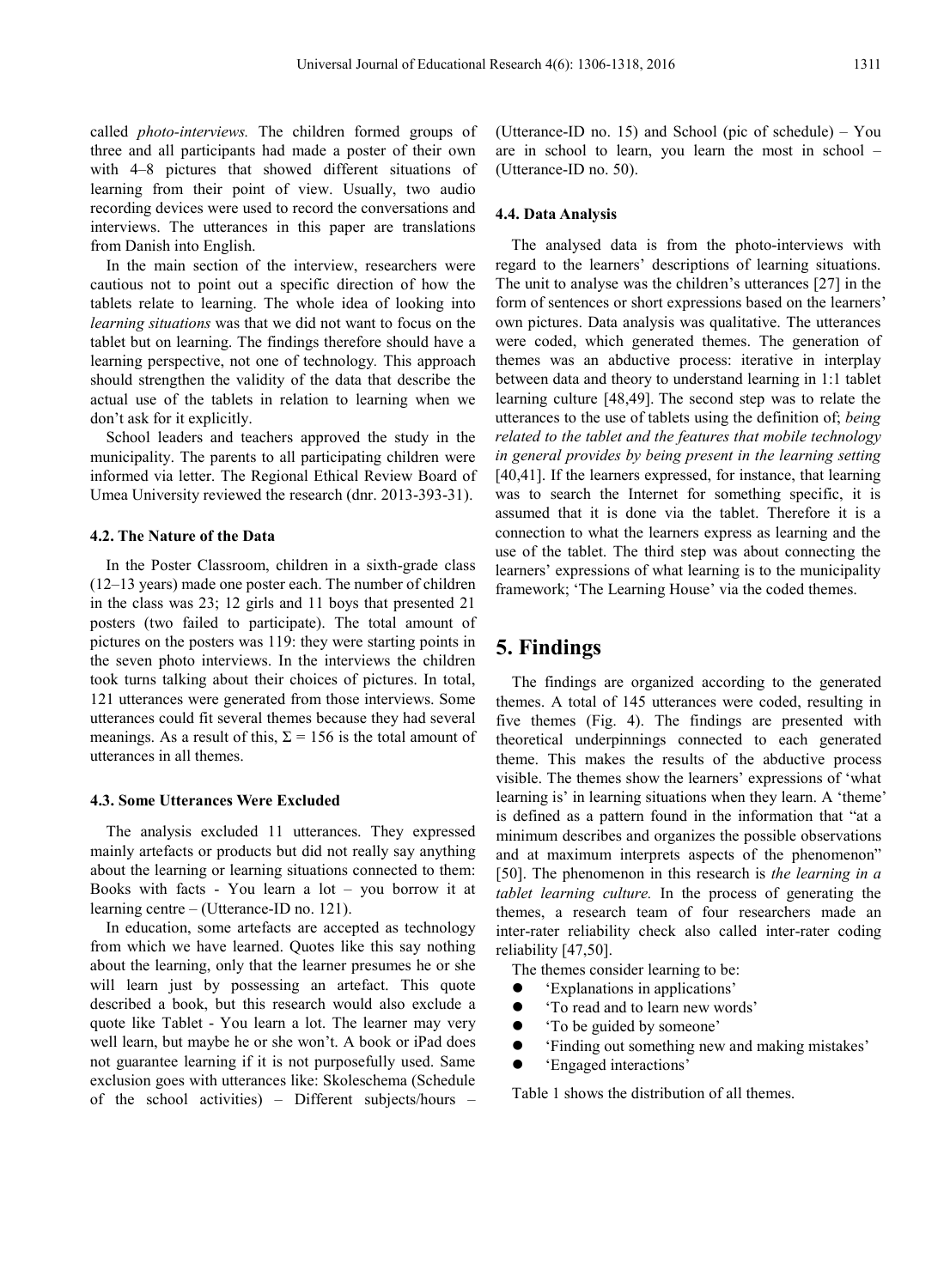|                                      | Explanations in<br>applications                                | To read and to learn<br>new words                              | To be guided by<br>someone                                    | Finding out something new<br>and making mistakes  | Engaged interactions                                       |
|--------------------------------------|----------------------------------------------------------------|----------------------------------------------------------------|---------------------------------------------------------------|---------------------------------------------------|------------------------------------------------------------|
| Utterances<br>in themes<br>$N = 145$ | $n = 41(28%)$                                                  | $n = 36(25%)$                                                  | $n = 28(19,5\%)$                                              | $n = 25(17%)$                                     | $n = 15(10,5\%)$                                           |
| Tablet related<br>$n = 80$           | $n = 38 (93\% \text{ of the})$<br>utterances in this<br>theme) | $n = 18 (50\% \text{ of the})$<br>utterances in this<br>theme) | $n = 5 (18\% \text{ of the})$<br>utterances in this<br>theme) | $n = 14$ (56% of the<br>utterances in this theme) | $n = 4 (27\% \text{ of the})$<br>utterances in this theme) |

**Table 1.** Findings - distribution of overall themes.

**Theme 1** is labelled *'Explanations in applications'*. It is generated from  $n = 41$  utterances (28% of all utterances in the themes).

It occurs in learning situations that have the characteristics of communicating or searching for information across the traditional boundary of the classroom. *Applications work as 'door-openers' to spaces of communication and information in all utterances.* It can be seen as receiving help, information, or guidance from/through *something* that supports learning (but no direct/live interaction or conversation). Obviously, there is someone 'behind' these things, but the theme focuses on learning *using tablets or interactive media as mediating artefacts.*

The learner role is twofold: receiver when receiving information and active learner/producer when communicating, searching information, and using knowledge.

The theoretical underpinning of this theme is connected to the philosophy of CrossActionSpaces [13] and the concept of infospheres when considering the merging of online and offline infospheres to one onlife context [3,37].

The 'Explanations in applications' was expressed like:

- Google To find out things. You use it a lot in school. – (Utterance-ID no. 48)
- Ordbogen You can ask about words you don't know about. A bit like Google Translate but better. – (Utterance-ID no. 93)
- YouTube When you hear an English song on YouTube you can find an English word you don't understand and then you can go to Ordbogen to understand it. – (Utterance-ID no. 88)

The use of tablets related to 93% of the utterances ( $n = 38$ ) of  $n = 41$ ). The remaining 7% ( $n = 3$ ) related to other interactive applications.

**Theme 2** is labelled *'To read and to learn new words'*. It is generated from  $n = 36$  utterances (25% of all utterances in the themes)

It occurs in learning situations that have the characteristics of reading and practising language skills (mainly learning new words but also writing and spelling assignments). The theme is focused only on the development of Danish since this is the main language spoken in the learning culture. Other languages than Danish were mentioned during the interviews but are not included in this theme.

The learner role is also here twofold: receiver when

reading and producer when writing and doing assignments.

The theoretical underpinning of this theme is mainly connected to Vygotsky's view on language as tool. To read, to learn new words and to develop your mother tongue is seen as an important cultural tool. Language development can play a central role in learning as the learners express it. "Thought and speech turn out to be the key to the nature of human consciousness" and "all consciousness is connected with the development of word" [39].

Expressions from the learners:

- Reading You understand more when you read. If there is something you don't know you can ask teacher, friends or Ordbogen. First I try to understand the sentence to see if I understand the word. (Utterance-ID no. 101)
- Read a book To develop words and stamina. To read is important for development. (Utterance-ID no. 120)
- Dictate To practice writing in a book To learn to write without spell-check. (Utterance-ID no.99)

In this theme, 50% of the utterances are related to the use of tablets ( $n = 18$  of  $n = 36$ ).

**Theme 3** is labelled *'To be guided by someone'.* It is generated from  $n = 28$  utterances (19,5% of all utterances in the themes).

It occurs in learning situations that involve learning from someone, getting help, information, or guidance that supports learning from a person, often in direct interaction or conversation. This 'someone' can be a teacher, a peer, or as one child put it:

 'You ask someone and learn. Can be anyone, teachers and others – someone that you know knows' – (Utterance-ID no. 2).

Another characteristic in this theme is given assignments. The guiding process shows that there is an agent 'behind' your learning—someone else, not you, has 'decided' what you shall learn and even sometimes how. The learner role in this theme is only to be a receiver.

The theoretical reasoning of this theme is related to the guidance a learner gets when solving a task or a problem initially "beyond the learner's capacity thus permitting him to concentrate upon and complete only those elements that are within his range of competence" [21]. It also involves "problem solving under adult guidance or in collaboration with more capable peers" [20]. While this paper emphasises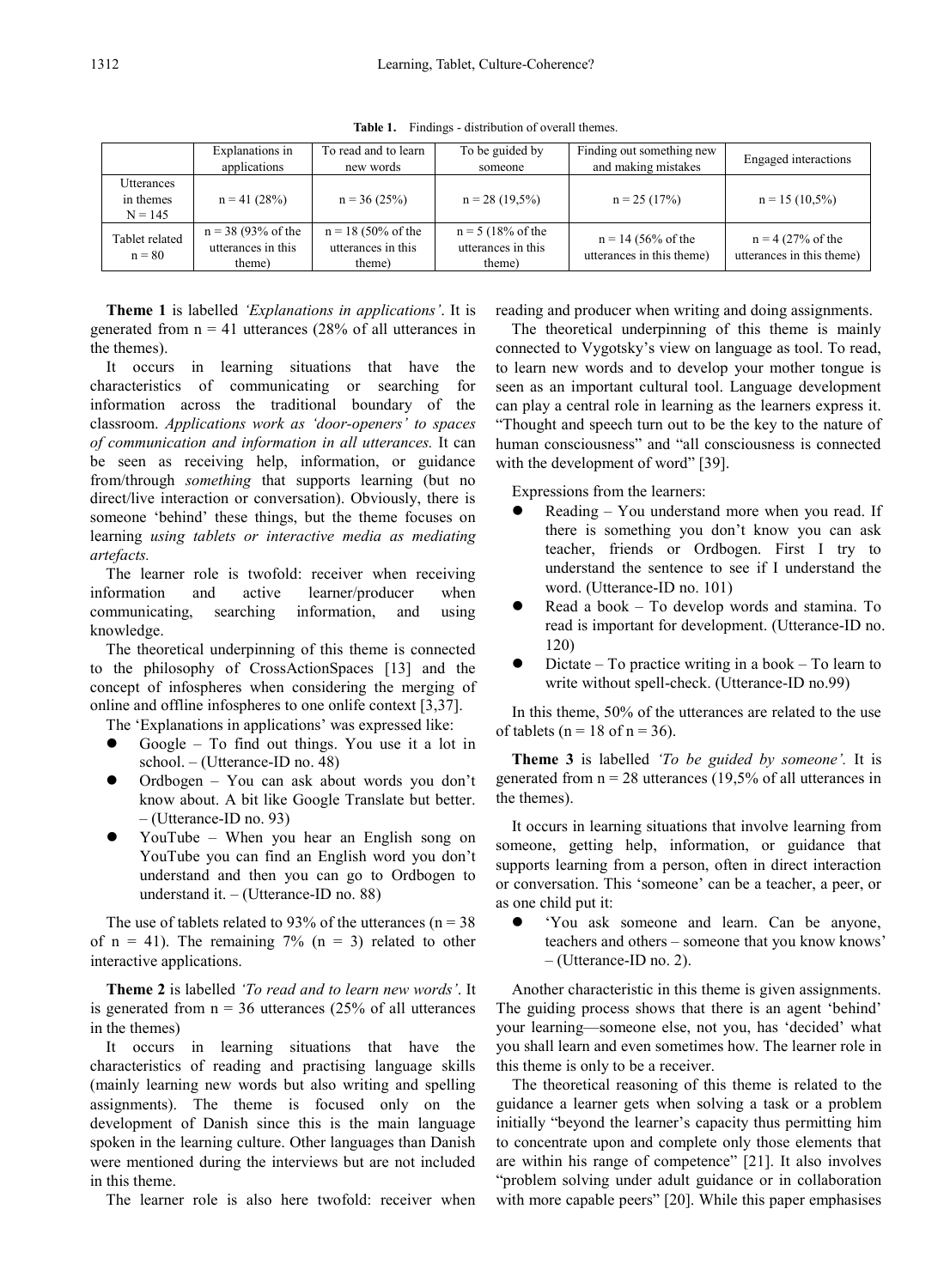the learner dependence on technology, in this theme they are dependent on other individuals, such as peers or adults. This theme underlines the social perspective of learning as a benefit for the individual learner:

- The teacher is important  $-$  to give assignments. Outside of school it can be people around you. – (Utterance-ID no. 9)
- To ask classmates It is easy to ask the classmates, same as with teacher  $-$  (Utterance-ID no. 67)
- Grammar Important that the teacher explains. First teacher explains then it is an assignment. – (Utterance-ID no.73)

When learning is to be guided by someone, 18% of the utterances are related to the use of tablets ( $n = 5$  of  $n = 28$ ).

**Theme 4** is labelled *'Finding out something new and making mistakes'.* It is generated from  $n = 25$  utterances ( 17% of all utterances in the themes).

It occurs in learning initiatives and challenges. It shows the exploratory side of learning where the children express their own agency and initiate a process of learning by doing and reflecting. Related to ICTs, it is foremost when students are active and creative in *searching* and *finding* their knowledge. The learner role here should be an active producer.

The theoretical underpinning of this theme is related to Dewey who is often connected to the expression 'learning by doing' [22] and Kolb's [23] work on experience as the source of learning and development and learning as a process of creating knowledge.

Expressions in this theme:

- Learn from being wrong to make it better another time. It's ok to be wrong in school – (Utterance-ID no. 14)
- Google To find information. You can find things on Google to use in schoolwork. Also used at home. – (Utterance-ID no. 68)
- Try on your own (Utterance-ID no. 21)

In this theme, 56% of the utterances are related to the use of tablets ( $n = 14$  of  $n = 25$ ).

**Theme 5** is labelled *'Engaged interactions'.* It is generated from  $n = 15$  utterances (10,5% of all utterances in the themes).

It occurs in group-learning situations. It is learning through communication where the learners interacted, collaborated, shared, or presented something together with others. It is *not* about receiving help-you 'contribute with something' in the learning process.

When the learner is collaborating in the learning process the learner role is to be receiver and producer - "they are not only consumers of information but also active agents and producers in the co-construction of new knowledge: pro-sumers" [31].

The theoretical connection is here described via 'Engagement as a Mode of belonging to a social learning system'. Engagement is about "doing things together, talking, producing artefacts…The ways in which we engage with each other and with the world profoundly shape our experience of who we are. We learn what we can do and how the world responds to our actions" [33].

- In the class To learn together. It is important to be together in the class because we all have different views – (Utterance-ID no. 60)
- To show something to not be afraid, to break limits – (Utterance-ID no. 33)
- Group work In math for example we may work in groups, reading the same book about an assignment to try to solve it together. That is important for learning – (Utterance-ID no. 55)

In *'Engaged interactions',* 27% of the utterances are related to the use of tablets ( $n = 4$  of  $n = 15$ ).

### **5.1. In Relation to the Tablets…**

Overall,  $n = 80$  of all utterances in the themes ( $N = 145$ ) were related to the use of tablets. This means that of all utterances where the learners express 'what learning is' in learning situations when they learn, the use of tablets is related to 55% of those expressions.

### **5.2. …and 'The Learning House'**

In the findings, the theoretical underpinnings are shown for each theme. The utterances from the learners are connected to 'The Learning House' via the themes that were generated (Fig. 4).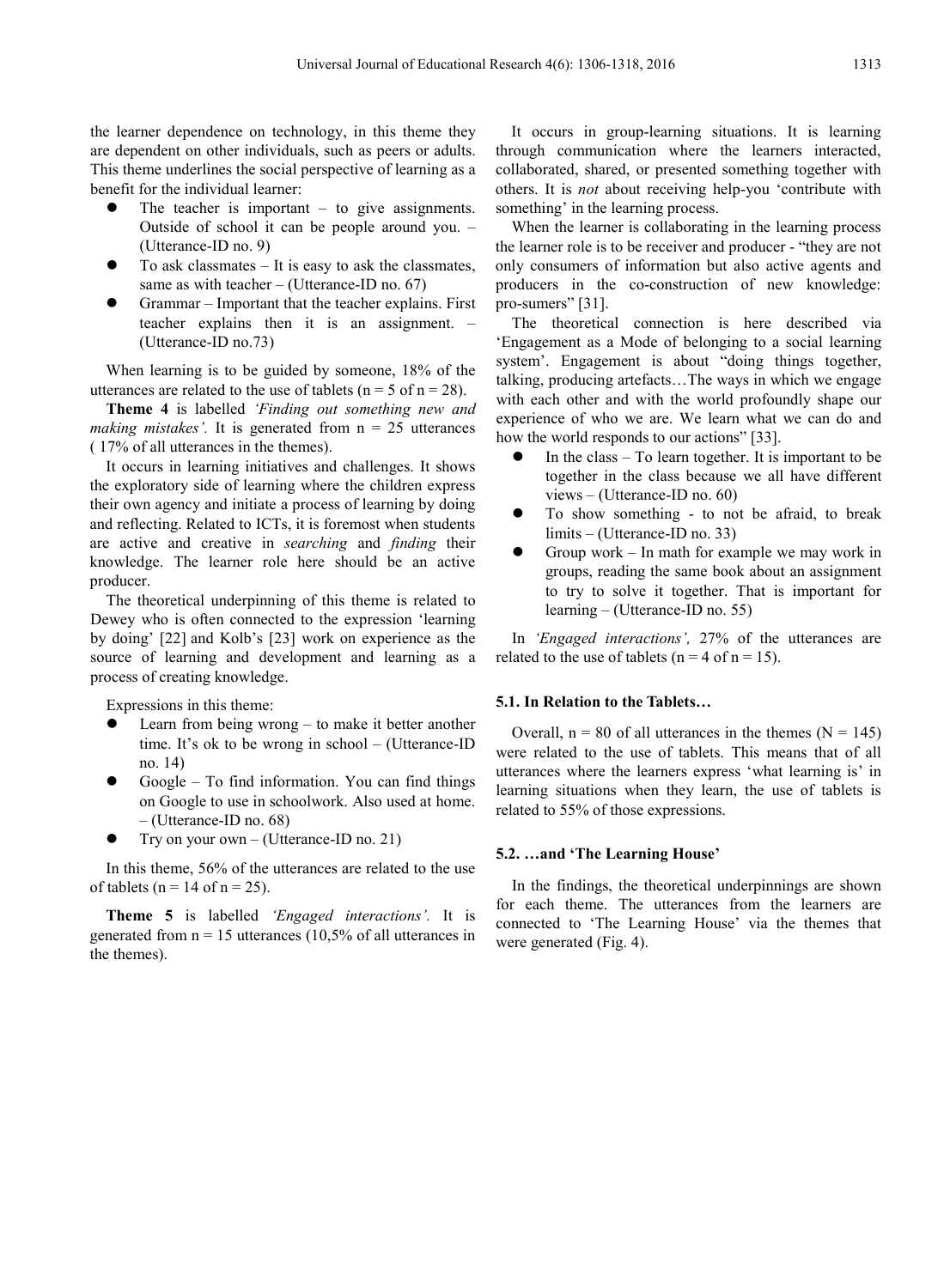

**Figure 4.** Findings – Five Themes – Related to 'The Learning House'

The building blocks called 'teacher roles' and 'teacher competences' are left out since the learners are the focus of this paper and the research methodology is not designed to gather conclusive data about teachers' competences and roles. 'Research, evidence, methods that works' is also left out since its formulations seem 'too vague' to relate to, at least with the research methodology and the theoretical background in this research.

Because of the characteristics of the themes and their theoretical underpinning; the building blocks in the framework and themes 1, 2, 3, 4, and 5 are presented as related to 'The Learning House'. The theoretical underpinnings of the themes have possible, interpreted connections to the building blocks in the framework since both the theme and the framework rely on the same theoretical approach. The themes describe characteristics of the 'student roles' and the findings connect the framework to the themes, in the two possible roles described in the framework: learners as producers and/or receivers. In the themes, both roles appeared four times each.

The relation between theme 1 and 'The Learning house' is more abstract. The blocks with 'systemic thinking' and 'the child as an actor' connect to theme 1 because of similarities with CrossActionSpaces. Just searching for 'explanations in applications' may seem simple but at the same time it holds some actions that supports the connections between the theme and the building blocks: *the child tries to manage the learning situation by connecting systems across traditional classroom boundaries*. Theme 1 has a connection to the LP

model, because CrossActionSpaces and LP model share a systemic thinking approach with interest in social system structures [13, 51]. It also reveals infospheres included in learning environments of the 'hyperhistorical, onlife classroom' [cf. 37].

# **6. Discussion**

The findings hold a variety of learning situations that were presented during a limited period during data collection. In another period and classroom, other learning situations and other themes may appear, due to factors like age, culture, gender, social and economic situations or, as highlighted in this research, whether Internet-enabled ICTs is present and taken for granted in the learning culture. With this in mind, this research continues the discussion in relation to the research questions.

# **6.1. Learning Expressions and the Learning-Tablet Relation (RQ1)**

In the themes generated above, the distribution argues that the municipality has moved into a mindset that encourages the learner to connect to spaces and 'rooms' for information and communication outside of the traditional, physical classroom walls [13, 37]. Based on the first theme – *the 'CrossActionSpace-Learner' is personified in 28% of all expressions of learning.* In 100% of all utterances,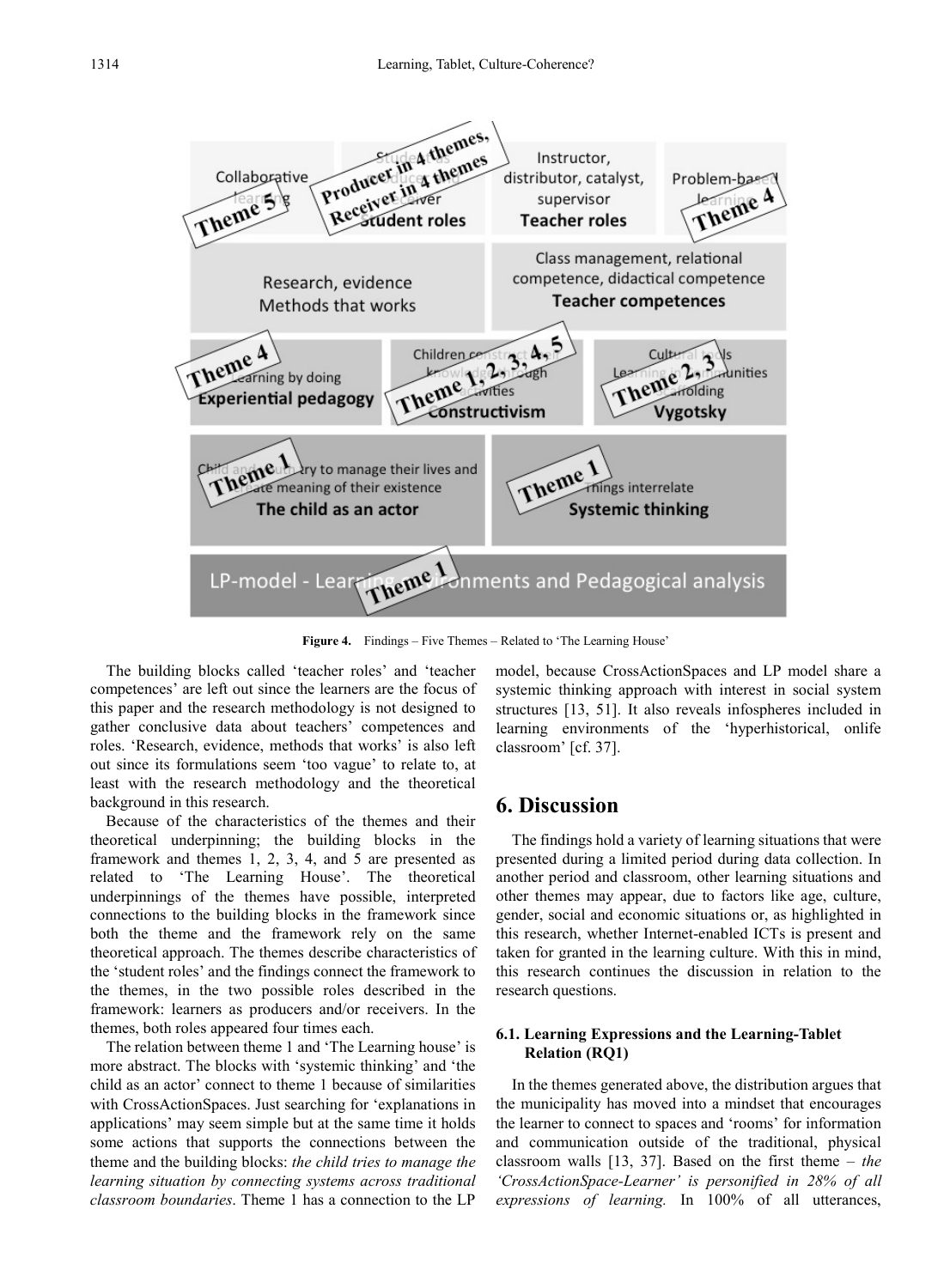applications work as 'door-openers' to spaces of communication and information. The tablet hosted those applications 93% of the time.

When a municipality has invested in technology that enhances communication and information, it makes sense that the learning culture emphasises it, encouraging students to develop language skills to achieve new knowledge. In the second theme, a fourth (25%) of all utterances are expressing the connection to the language. The importance of communication and language as a 'tool for learning' is recognised. The language learning is supported by the tablets in 50% of the utterances in this theme.

The third and the fifth theme show the two perspectives of guidance by someone and collaboration via the roles of the learners. Both perspectives are brought forward in the theoretical perspectives of scaffolding [21]. and the zone of proximal development [20]. When being guided, the learners' role is to be receivers or consumers. When engaged, learners are active producers. In this research the guiding part is more mentioned when the learners express 'what learning is'. 19,5% of the utterances was about being guided by someone and 10,5% related to engagement in the learning, where you as a learner collaborate and contribute with something in the learning process. In learning situations, teachers and other guides are important; learners are not expecting to learn everything on their own. The tablet is used in 18% of the time when being guided by someone, 27% of the time in learning interactions.

In between guidance and engagement, we find learners that express learning as finding out new things and making mistakes. 17% of all utterances connect to theories that support 'learning by doing'. The learner is the agent behind his learning. This theme argues for a *creative learner* who finds new knowledge [22,23]. What is *new* depends on how the learner perceives and values the knowledge. In this theme the learners are using the tablets in 56% of all expressed learning.

### 6.1.2. The Learning-Tablet Relation

Learners perceive a value of learning in a situation. If there is no perceived value of learning in a situation, it cannot be called a *learning* situation. If the situation valued as learning implicitly or explicitly includes the use of a tablet, then there is a connection between the learning and the use of tablets. This research found the learning-tablet connection in 55% of all expressed learning.

Learning was related to the tablets in 55% of all utterances about learning situations. This is a strong argument for the view that the use of tablets in relation to learning can be taken for granted and even that the learners can choose to use the tablets when they want and in relation to the learning situations that they value as learning. This indicates; the tablets are integrated into learning just like books, pens, rulers or other artefacts. This integration is expressed when a learning culture is taking the Internet-enabled ICTs for granted. Such a learning culture needs not use tablets all the time, only when useful, just as no educational setting uses

books all the time.

# **6.2. Interrelations and Learning Outcomes (RQ2, RQ3)**

The DLE project developed an organisational scheme of levels of the educational system in the municipality. This revealed a top-down and bottom-up approach that connects the classroom to the municipality leadership. This research informs the leadership of education about a rich and complex picture of 'what learning is'. The learners' view of 'what learning is' relates to and in a way evaluates 'The Learning House'. The relation can also be seen as the interpreted coherence between the learning in the classroom and the intended learning from the municipality leadership (Fig. 4.) In addition the learners' uptake and use of the tablets is embedded in the understanding of the learning in the learning culture.

This paper informs national and international decision-makers about a municipality that has taken a step into hyperhistory [37], where learning is tablet-related and schools are ICTs-dependent. What they can learn from this is that themes and their theoretical underpinnings show a variety of forms of learning are valued and that the 'CrossActionSpace-learner' is real in a hyperhistorical environment. What arguments exist not to have such a learner in the classroom of today, especially when policy documents on international and national level aims to open up education? This paper also shows a learning cultures' systemic work of developing education, where the 1:1 ICTs project is one part in the ambition to change the teaching and learning culture. The context shows plans, frameworks, purposes, and activities for supporting the use of the tablets. One can ask if this is the reason why *learners use tablets when it is perceived to be useful for what they express as learning.* Whatever the case, for learning-centred research of learning culture the systematic work of the DLE project is vital. It enables understanding of education on a variety of levels in the municipality—from the classroom to school leaders to local decision-makers. In Sweden, it is reported that such systemic work in implementation of ICTs in 1:1 programmes is lacking, despite its importance [2]. The lack of systemic work and planning is found in other European countries as well [1].

# **6.3. Learning-Centred Research…**

The research design of this paper starts with the data collection methodology of learning situations. It focuses first on learning and second on the use of the tablets in relation to the learning. This is, in some ways, a learner-centred paradigm [52,53]. That paradigm, however, is sometimes understood as presenting a more dualistic view of teachers and learners; the learning process is split into who is teaching and who is learning where the teachers' role is underlined as crucial [54,55]. This paper approaches their relationship as more intertwined. The 'borders' between teacher and learner are blurring. Indeed, *who is the learner in this learning*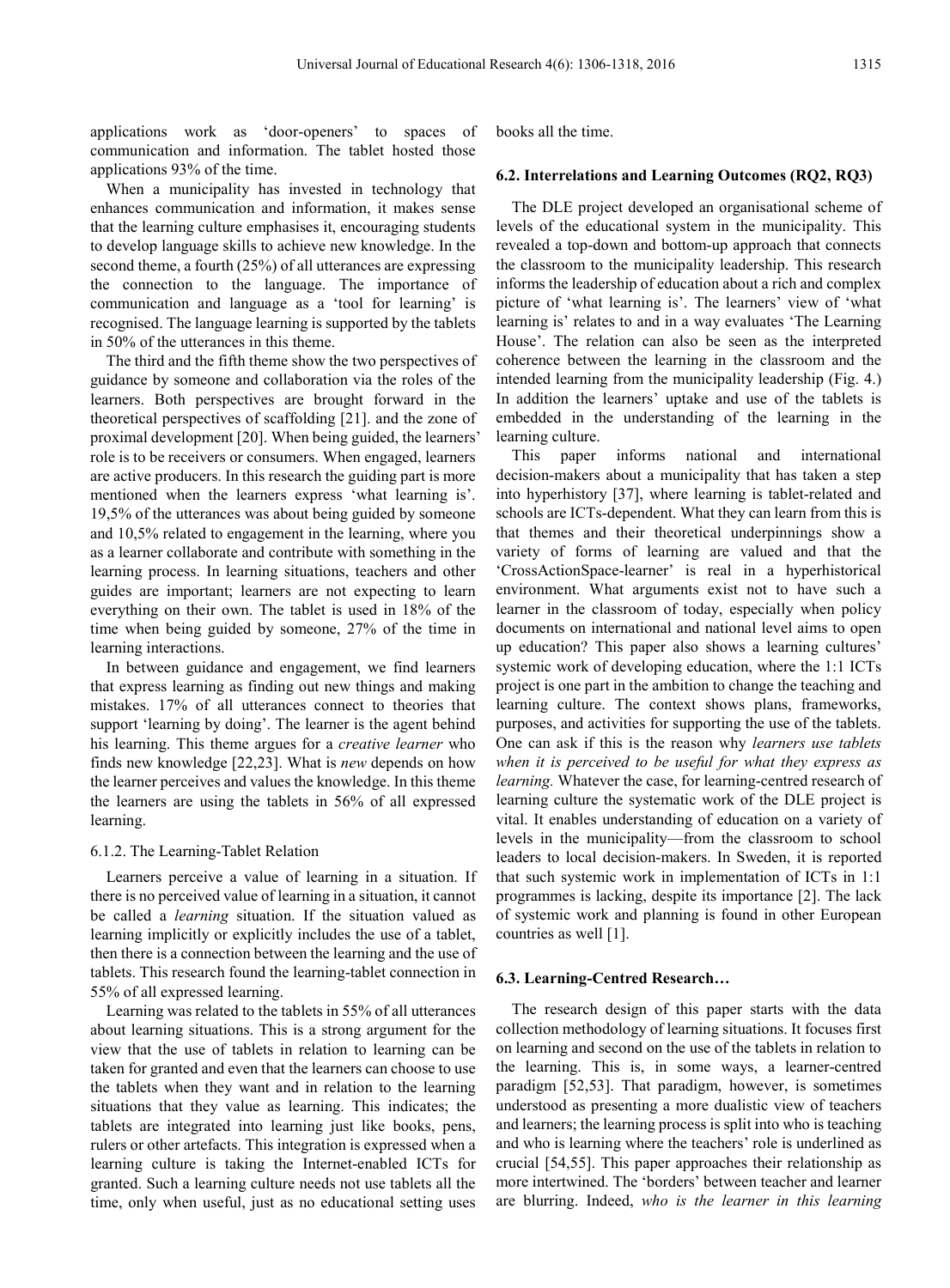*culture?* The learner can be anyone contributing to the outcome of the definitions of 'what learning is', as presented in the findings. This view can be explained by the Russian term of *Obuchenie* [29] and the concept of *learning expeditions* [30,31]. Yet the municipality leadership also can be seen as being included as a learner in the learning culture. This is supported by the 'top-down and bottom-up approach' (Fig. 2) and by the coherence of 'what learning is' with 'The Learning House' (Fig. 4).

The combination of these viewpoints makes this research *learning-centred*, which is connected to the use of tablets. Another research study may be connected to another artefact, method, or training in any form of education researched.

## **6.4. …Raising Questions About Education**

The learning culture adheres to a constructivist learning approach (constructivist epistemology) and none of the findings contradicts this. Some worry that such an approach tends to enhance social reproduction [42], to reproduce localised knowledge and "fail[s] to provide the intellectual tools of conceptual thinking and its medium in advanced literacy that lead to an imagined, yet unknown, future" [56]. This paper cannot confirm whether the approach has done so here; however, the school is opening up to other spaces and spheres outside of itself, which seems to weigh against this interpretation.

Learning-centred research, in this paper, argues that the posters and the interview data are representations of collaborative knowledge rather than individual knowledge. Collaborative or individual doesn't matter to the individuals who participated in this research—no one gave them individual grades for the outcomes, no representations were more valued than others. But what if they were? What if the same classroom used the same ways to learn where the representations of the learning outcomes (knowledge) were actually measured and graded? How could someone tell whether the learners represent an individual knowledge or a collaborative knowledge based on subjective reception and social agreements? Why would such an educational system grade students as being individually responsible for collaborative knowledge or even the collaborative discourse of knowledge? Experiences from this research raise awareness that sorting individuals and making them responsible for social representations of knowledge is complicated. Maybe it is more complicated now than ever before. Is it even out of date? Or do we need new forms of measurements for it, using the group or culture as the unit to analyse and grade? Especially with onlife [3] and infosphere [36] perspectives, where the 'CrossActionSpace learner' can be taken for granted in the learning culture?

### **6.5. Implications for Future Research**

Is the new challenge to *support the learners' perceived values of learning* and even put it in focus of the scaffolding process? Would this increase the learners' perceived value of

education? Maybe this is the core of educational and learning sciences of today together with the question of who the learner is in a learning culture. This research can be seen as interpreting all individuals in the municipality as learners that co-construct the knowledge of how learning is expressed. And what about my role as researcher? Yes, I am also affected by the process of co-constructing the knowledge of 'what learning is' in a tablet learning culture. Because being in the role of learner is inevitable when practising research.

# **7. Learning, Tablet, Culture – Coherence!**

This paper explores and discusses the learning in an advanced 1:1 tablet learning culture. The research process of following this 1:1 tablet project with the timespan of three years, has meant "developing new forms of practices and interactions *in situ* in the following phrase: 'building the raft while swimming" [3]. Accordingly, the paper highlights and presents three conclusions as key learning outcomes to inform educational stakeholders on a variety of levels. All conclusions are all about the interpreted coherence of three elements: learning, use of ICTs in education, and intentions of developing teaching and learning.

The first conclusion is that when researching the use of ICTs in education, it makes a difference if it is understood from an Informational, a Communicational or a Technological (sometimes even technical) perspective. This paper argues for a research approach where all three perspectives of ICTs are theoretically problematized and intertwined, interdependent and mutually related to a research object of interest for education, such as learning.

The second conclusion is that the 'quality of learning' or 'what learning is' indicate what kind of learning and learning activities to which the learning culture subscribes. It sheds light on the culture's epistemology and maybe even its very ontology. In this paper, it is possible to relate the learning to the use of tablets and the municipality's intentions of developing the teaching and learning culture. What about those municipalities that cannot relate learning to the use of ICTs in education or intentions for developing teaching and learning cultures, because they have none of these? What does this indicate?

Technology-integrated learning designs should be aligned or coherent with the learners' perceived value of learning in a co-evolutionary process. I call this: learning-centred technology alignment. This alignment was present in 55% of all expressed learning and leads to the third conclusion. That conclusion is that to understand tablets as fully integrated and in coherence with the learning culture doesn't mean that they have to be used in 100% of all learning situations. What is important is that learners can choose to use them when they are useful and choose to put them away when they are not. A learning-centred technology alignment of 55% can be interpreted as that the learners in the 1:1 tablet learning culture makes balanced and reflected decisions about when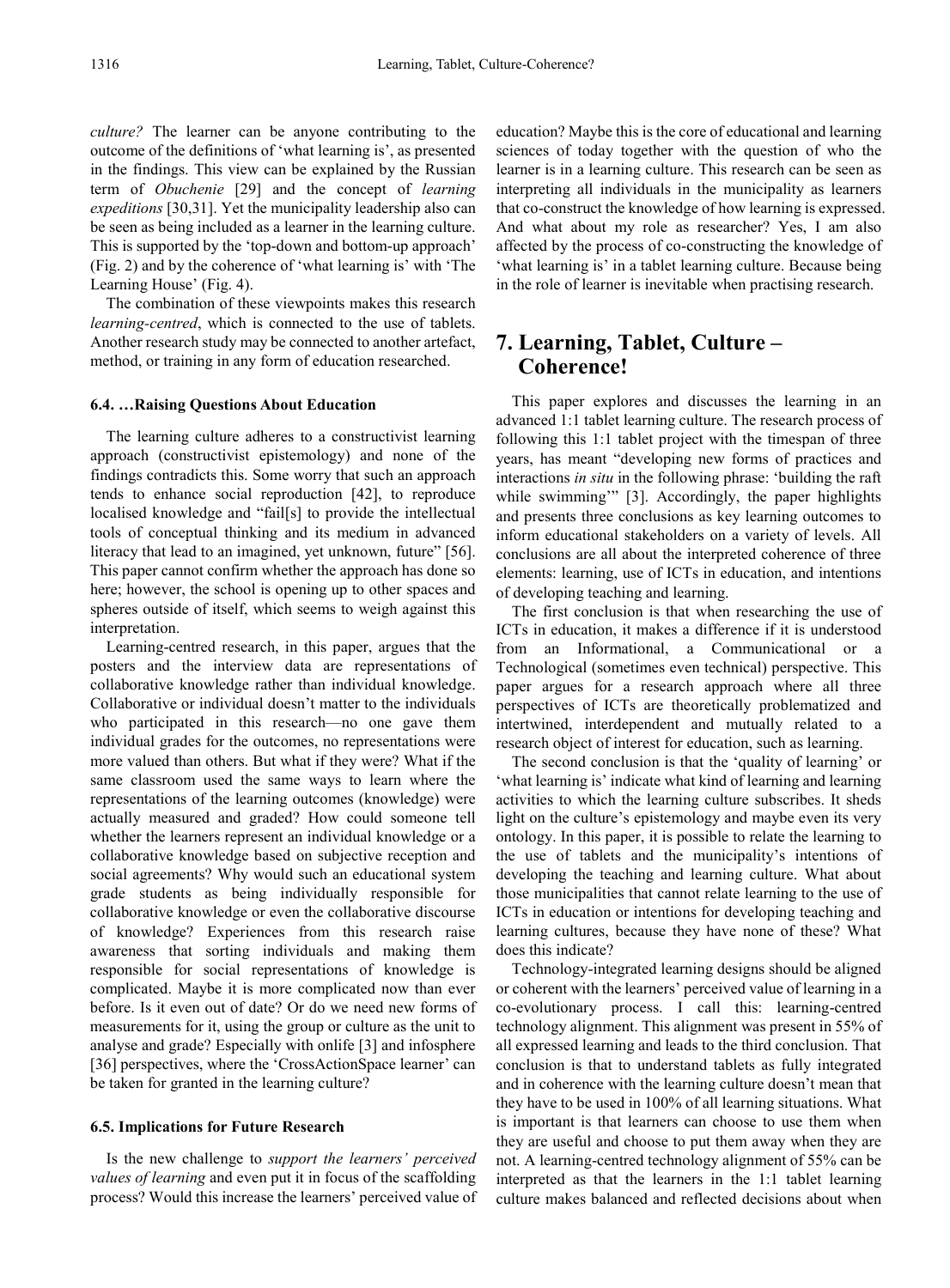to use the tablets for learning and when not to.

# **Acknowledgements**

Thanks to all the learners in the municipality who made this paper a reality. Many thanks to the teachers for helping us to organize and conduct the study of learning situations. Thanks to all school leaders for your support and arrangements.

# **REFERENCES**

- [1] Wastiau, P., Blamire, R., Kearney, C., Quittre, V., Van de Gaer, E., Monseur, C. The Use of ICT in Education: a survey of schools in Europe. Blackwell Publishing Ltd. European Journal of Education, 48(1), 11–27, 2013.
- [2] Grönlund, Å. Att förändra skolan med teknik: Bortom "en dator per elev", Örebro, Örebro Universitet, 2014.
- [3] Floridi, L. (Ed.). The onlife manifesto: Being human in a hyperconnected era, Springer, Berlin, 2014.
- [4] Willocks, B., Redmond, P. Evaluating a 1-to-1 iPad project: beyond rose coloured glasses. In Conference Proceedings of the Australian Computers in Education Conference 2014, Adelaide, Australian Council for Computers in Education, Vol. 1, No. 1, pp. 399–406, 2014.
- [5] Livingstone, S. Critical reflections on the benefits of ICT in education, Routledge, Oxford review of education 38(1), 9– 24, 2012.
- [6] Internet Live Stats. Online available 2016-03-07, http://www .Internetlivestats.com/Internet-users/
- [7] Digital Trends. Online available 2016-03-07, http://www.dig italtrends.com/Web/thailand-signs-the-worlds-largest-educat ional-tablet-distribution-deal/
- [8] Kaganer, E., Giordano, G. A., Brion, S., Tortoriello, M. Media tablets for mobile learning, ACM, Communications of the ACM, 5*6*(11), 68–75, 2013.
- [9] Clarke, B. & Svanaes, S. (2014). An updated literature review on the use of tablets in education. Family, Kids and Youth, Online available 2016-03-07, http://maneele.drealentejo.pt/si te/images/Literature-Review-Use-of-Tablets-in-Education-9- 4-14.pdf
- [10] Olofsson, A. D., Lindberg, J. O., Fransson, G., Hauge, T. E. Uptake and use of digital technologies in primary and secondary schools–a thematic review of research, Universitetsforlaget, Nordic Journal of Digital Literacy, 6(4), 207–225, 2011.
- [11] Grönlund, Å., Andersson, A., & Wiklund, M. Unos uno årsrapport 2013. Örebro: Örebro Universitet, 2014
- [12] Online available 2016-03-07, MENTEP (2015). http://mente p.eun.org/
- [13] Jahnke, I. Digital Didactical Designs: Teaching and Learning in CrossActionSpaces, London & New York: Routledge,

2016.

- [14] Skolverket. Curriculum for the compulsory school, preschool class and the leisure-time centre 2011. Stockholm: Skolverket, 2011.
- [15] Danish Ministry of Education (2013): Agreement on the Danish Public School. Online available 2016-03-07: http://eng.uvm.dk/~/media/UVM/Filer/English/PDF/131007 folkeskolereformaftale\_ENG\_RED.pdf
- [16] European Commision. Opening Up Education: Innovative Teaching and Learning for All Through New Technologies and Open Educational Resources, 2013. Online available 2016-03-07: http://eur-lex.europa.eu/legal-content/EN/TXT/?uri=CELEX %3A52013DC0654
- [17] Rossing, J. P., Miller, W. M., Cecil, A. K., Stamper, S. E. iLearning: The Future of Higher Education? Student Perceptions on Learning with Mobile Tablets, Indiana University, Journal of the Scholarship of Teaching and Learning 12(2), 1–26, 2012.
- [18] Papert, S., Harel I. Situating Constructionism. In Constructionism: Research Reports and Essays, 1985–1990 (eds I. Harel., S. Papert), Ablex Pub. Corp, Norwood, NJ, 1– 13, 1991.
- [19] Piaget, J., Cook, M. T. The origins of intelligence in children, International Universities Press, Madison, CT, 1952.
- [20] Vygotsky, L. Mind in society. Harvard University Press, Cambridge, MA, 1978.
- [21] Wood, D., Bruner, J. S., Ross, G. The role of tutoring in problem solving. Pergamon Press, Journal of child psychology and psychiatry, 17(2), 89–100, 1976.
- [22] Dewey, J. Democracy and education. Originally published: New York: MacMillan, 1916, Courier Corporation, 2004.
- [23] Kolb, D. A. Experiential learning: Experience as the source of learning and development. Upper Saddle River, NJ: Prentice Hall, 1984.
- [24] Berger, P. L. & Luckmann, T. The social construction of reality: A treatise in the sociology of knowledge (No. 10), Penguin UK, London, 1991.
- [25] Luhmann, N. Social systems. Stanford University Press, Stanford, CA, 1995.
- [26] Stahl, G. Group cognition: Computer support for building collaborative knowledge, MIT Press, Cambridge, UK, 451– 473, 2006.
- [27] Stahl, G. Group cognition as a foundation for the new science of learning, Springer, New Science of Learning, 23–44, 2010.
- [28] Stahl, G. The group as paradigmatic unit of analysis: The contested relationship of CSCL to the learning sciences, Cambridge University Press, The learning sciences: Mapping the terrain, 2015.
- [29] Lund, A., Hauge, T. E. Designs for teaching and learning in technology-rich learning environments, Universitetsforlaget, Nordic journal of digital literacy, 6(04), 258–271, 2011.
- [30] Jahnke, I., Norberg, A. Digital Didactics: Scaffolding a New Normality of Learning, Open Education 2030: Contributions to the JRC-IPTS Call for Vision Papers. Part III: Higher